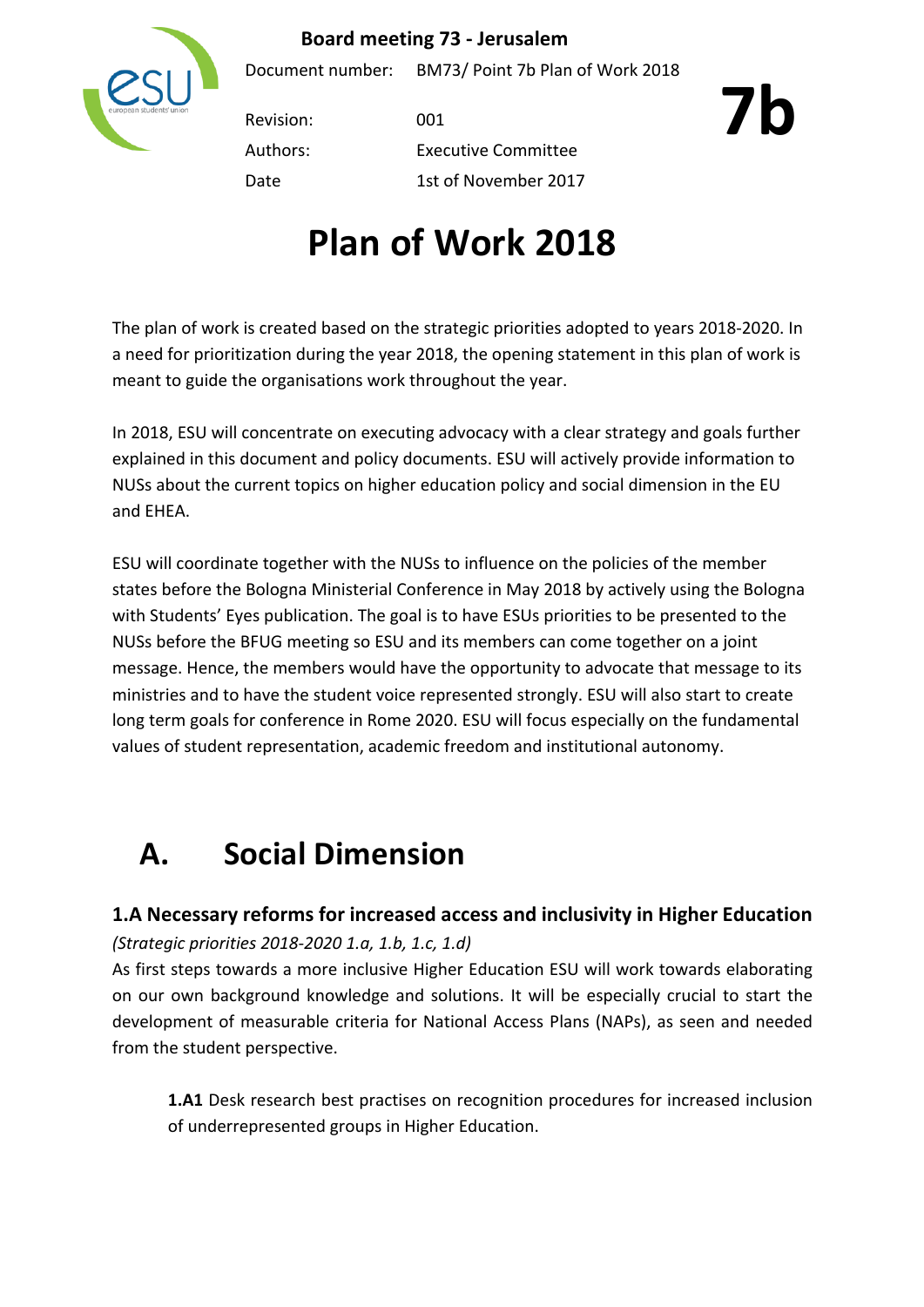Board Meeting 73- Jerusalem 

**1.A2** Provide a fact sheet/infographic on the mobile student population to showcase the needed areas of focus for balanced and equal mobility.

**1.A3** Lobby for an Advisory- or Working Group in the next Bologna Cycle (2018-2020) with the Terms of Reference to develop a Social Dimension network for a EHEA coordinated support on the implementation of National Access Plans.

**1.A4** Draft measurable goals on implementation of NAPs that are recognised and experienced by students.

**1.A5** Get involved with movements countering the precarious financial situation of students and lobby for state-funded support systems for all students which ensure equitable access to higher education.

**1.A6** Apply for project funding regarding the issue of student mental health.

**1.A7** Gather best practices in fighting for affordable student housing in different countries.

# **2.A Co- creation through meaningful participation** *(Strategic priorities 2018-2020*

*2c)*

In order to facilitate active student engagement and participation in their learning environment, ESU will: 

**2.A1** Examine the role of students as co-creators in the enhancement of teaching and learning, drawing on European-wide initiatives and practices at the national level.

**2.A2** Provide member unions with current state of affairs, as well as ESU advocacy plan, on a European level with the policies that affect students and student unions.

## **4.Increase the value of multiple purposes of education!** (Strategic priorities 2018-

## *2020 4a)*

ESU recognises that the lack of remuneration for unpaid internships or other work-based learning opportunities, limits the inclusion of students who do not have the financial ability to benefit from these experiences.

Although we believe that we cannot achieve change by ourselves, ESU will:

**4.A1** Develop a fact sheet on how equal rights, access to social welfare, and remuneration can be achieved from a student perspective, enabling ESU to support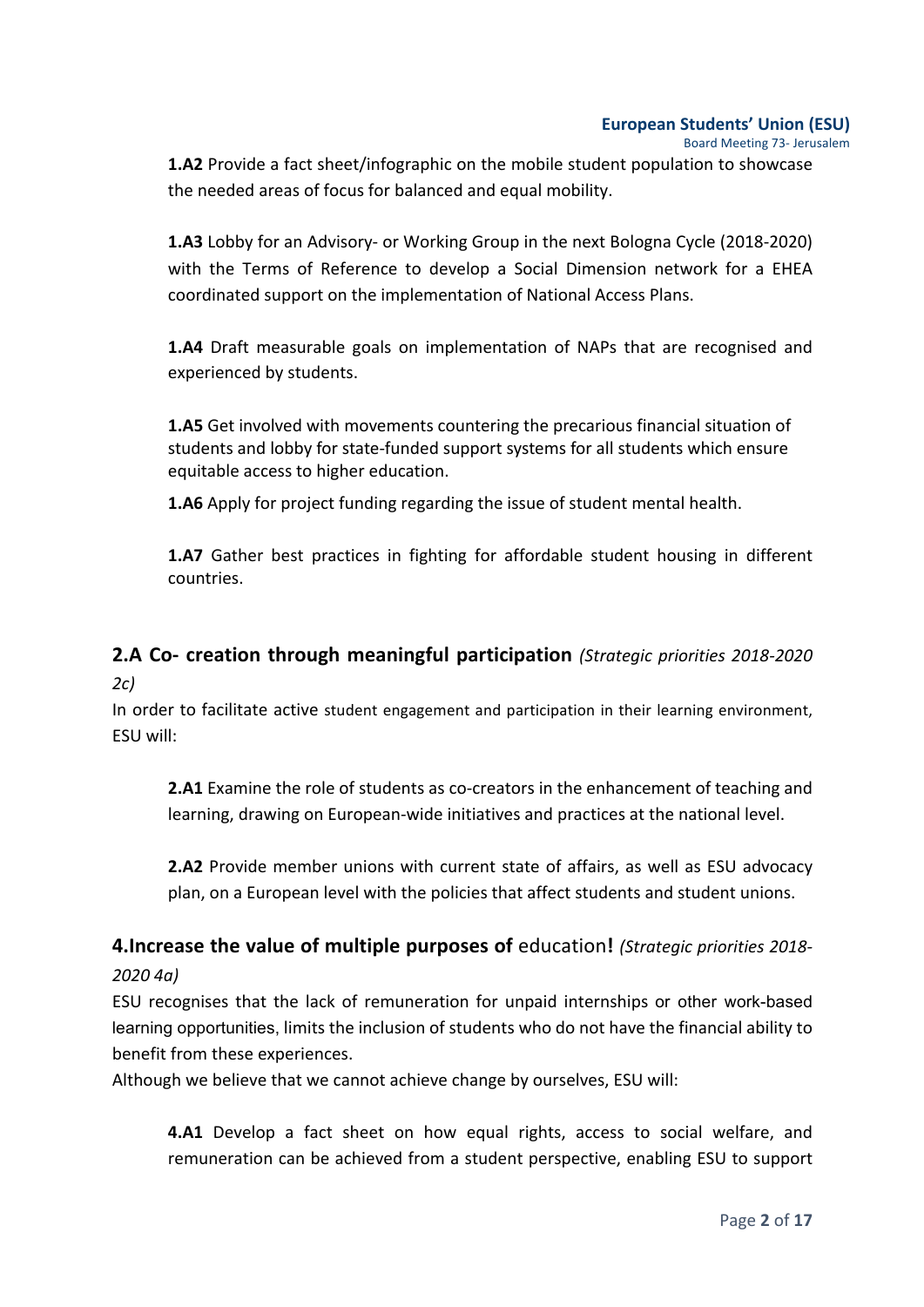Board Meeting 73- Jerusalem 

other stakeholders' campaigns against unpaid internships, and for more supportive work-based learning/placement environments.

**4.A2** Promote the importance of quality internships and other work based learning as valuable tools for students to gain relevant experience within their field of studies.

## **5.A** An inclusive European Students' Union: equity in participation and **contribution** (Strategic priorities 2018-2020 5a, 5c)

Equity is one of the core values of ESU. The knowledge gained through our external work, partnerships and representation can be used within ESU to make us more inclusive and widen participation. ESU will: 

**5.A1** Focus on internal capacity building on the concepts of solidarity and inclusion.

## **6.A Solidarity and Human rights**

As an organization that focuses on students' rights, ESU advocates that all the students, regardless of their background, have access to live in societies where their rights are being respected. This is why ESU will continue advocating for inclusive education and inclusive societies and will stand in solidarity against human rights violations that are taking place within the field of higher education, and beyond. ESU will:

**6.A1** Provide support when answering solidarity requests in cooperation with ESU Executive Committee.

**6.A2** Work on developing policy content as well as represent ESU in other topics pertaining to the field of Human Rights, according to what the Executive Committee mandates. 

**6.A3** Provide information and create shared working spaced to support NUSs interested in the creation of local/regional Students at Risk schemes.

**6.A4** Ensure that all ESU activities are of a high ethical standard according to human rights.

**6.A5** Hold capacity building sessions at Executive Committee meetings or European Students' Conventions on inclusion of minorities in Higher Education, including, but not limited to, the Roma.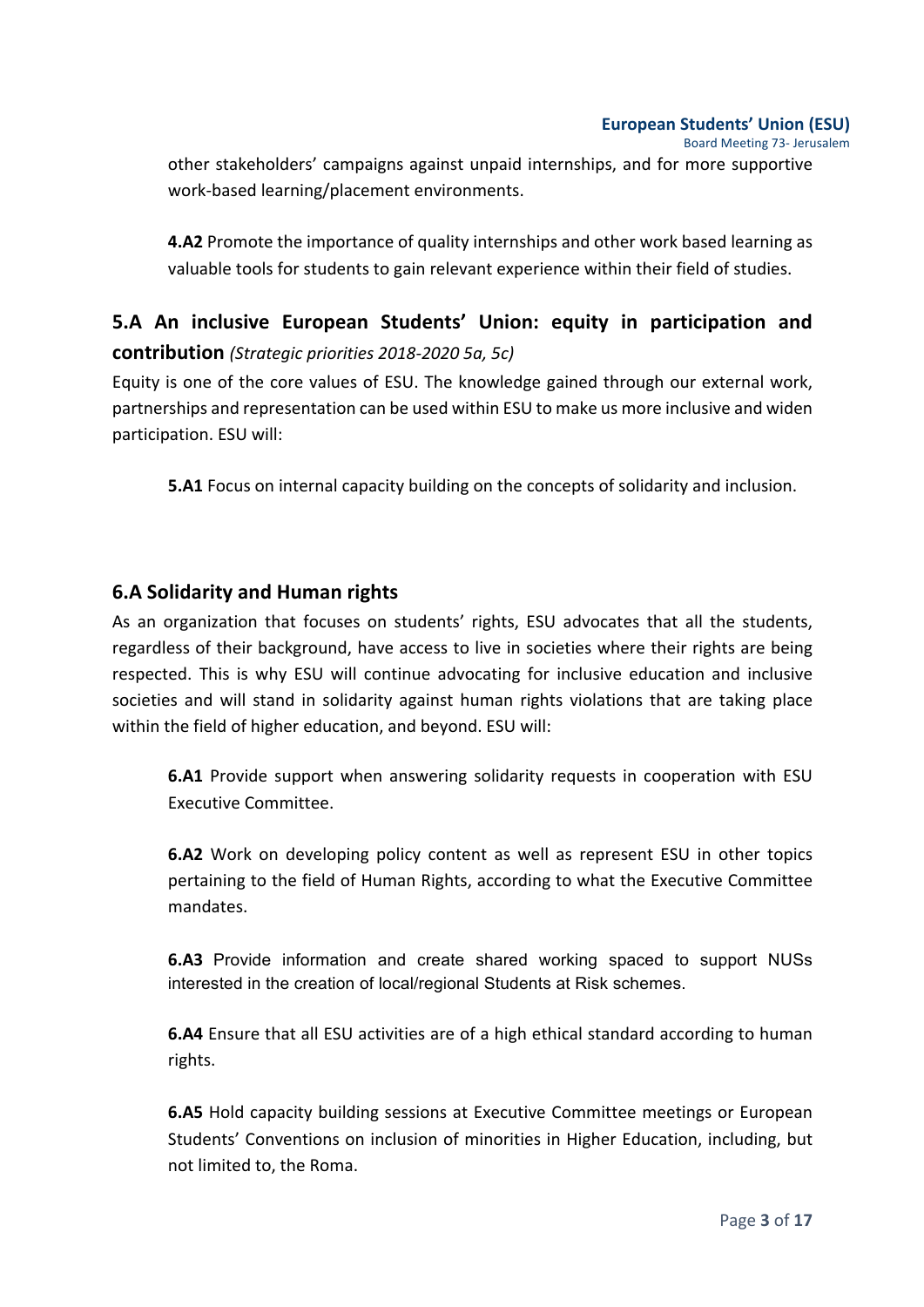**6.A6** Provide expertise on the topic of integration of refugees in Higher Education.

## **7.A Equality**

ESU, as an organisation that promotes inclusion, human rights, the social dimension of education and widening participation, is committed to the equality of all students in higher education in Europe. Under the lead of the Equality Coordinator, ESU will work on:

### **7.A1 Gender Mainstreaming Strategy Implementation**

**7.A1.i** Implement the work of Task Force on Women's Representation to review the Gender Mainstreaming Strategy and recommend changes to it after consulting the NUS's.

### **7.A2 Building members capacity on gender and equality**

**7.A2.i** Attend and organise trainings in the field of equality, including developing and conducting gender sessions and sessions related to the area of equality during Board Meetings, European Student Conventions and Executive Committee meetings.

**7.A2.ii** Give the task Force on Women's' representation a role in recommending workshops and co-facilitate such workshops.

**7.A2.iii** Promote Intersectionality within the Gender Sessions.

## **7.A3** Develop policy on issues of equity and equality in higher education and within **ESU**

**7.A3.i** Consult the Task Force on Women's Representation within the movement and Task Force on Inclusion of Students with Disabilities when the board is developing ESU's policy and statements

**7.A3.ii** Work to increase cooperation with partners and ESU associate members, such as IGLYO and the European Disability Forum.

### **7.A4 Task Force and ESU Group support**

**7.A4.i** Establish a Task Force on inclusion of students with disabilities with the mandate of reviewing and updating internal ESU accessibility structures and external policy developments.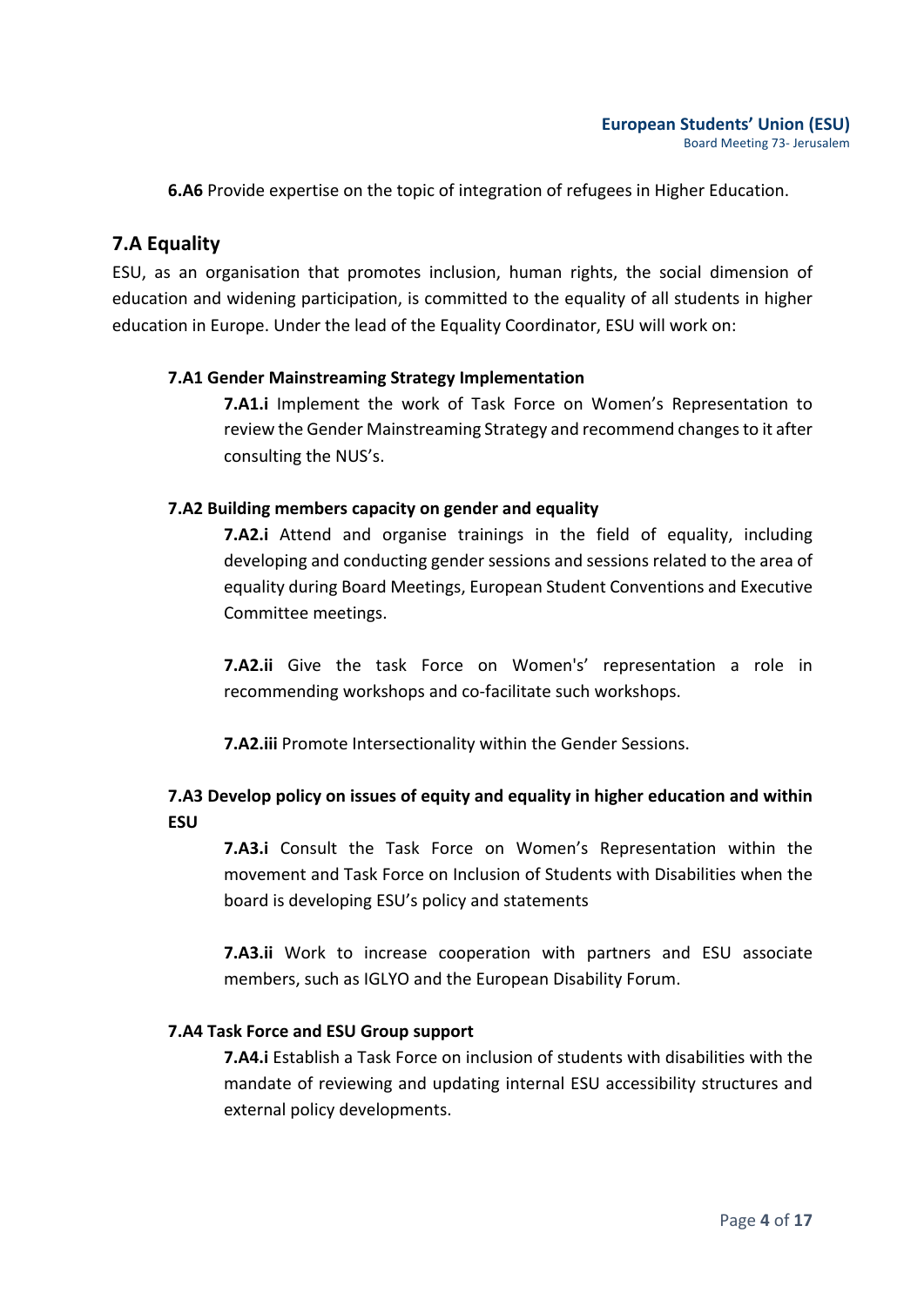Board Meeting 73- Jerusalem

**7.A4.ii** Continue to support the administration, work plan implementation and issues and recommendations of Task Force's relating to the area of equality.

**7.A4.iii** Facilitate spaces at ESU events for Women's' group and the network for LGBTQ+ people, and create workshops or activities that shape capacity building in these areas of work.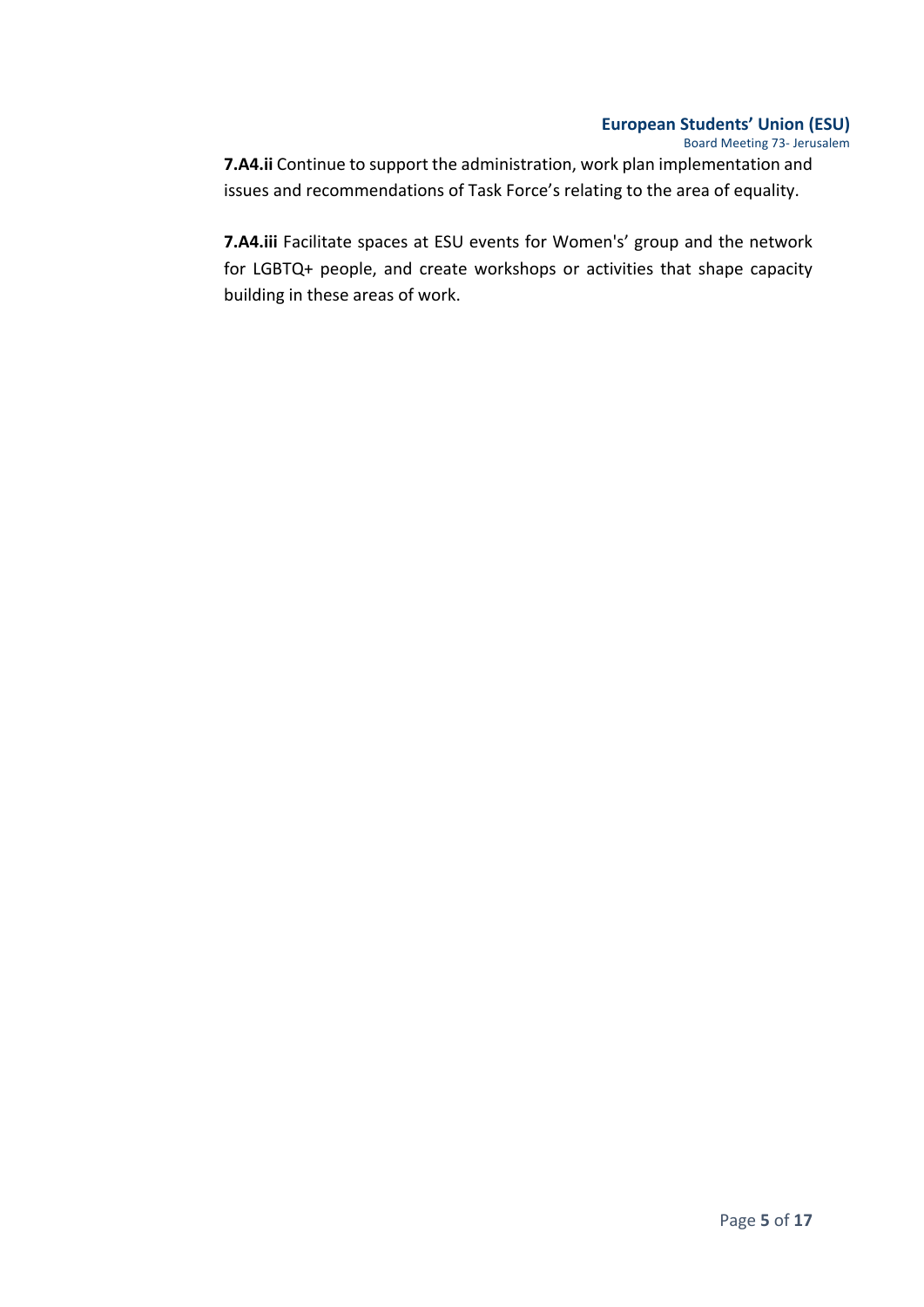# **B.** Public Responsibility, Governance and **Financing of Higher Education**

## **2.B Co- creation through meaningful participation** (Strategic priorities 2018-2020:

## *2a, 2c)*

Students' participation in higher education governance both increases the quality of decision making and contributes to student centred learning and this is a public responsibility to open up for. Capacity building is needed alongside advocacy efforts for making this become a reality in Europe. ESU will:

**2.B1** Hold capacity building at Student unions and universities building models and approaches for better student participation in decision making when being asked to do so. This includes empowerment of student activists to look behind structures of power in decision-making processes and tools to counter these power-structures.

## **3.B Innovative learning environment** *(Strategic priorities 2018-2020: 3c, 3e)*

ESU understands innovative learning environments as making use of new opportunities and finding new solutions to make higher education more accessible and increase quality. Making this happen is a governance issue, not merely pedagogic. ESU will:

**3.B1** Partner with networks and interest groups and expert's bodies on Open Education Resources (OER) and participate at events to showcase student commitment to OER.

**3.B2**. Develop a concept of Student Centred Learning in Open educational resources.

**3.B3.** Keep a critical eye on the roll-out of the new copyright regime of the European Union.

**3.B4** Develop and share knowledge about the rights of students regarding privacy including but not limited to the General Data Protection Regulation.

**3.B5** Continue to demand free access to learning resources for all.

**4.B Not only employability – upvalue multiple purposes!** (Strategic priorities 2018-*2020: 4a, 4c, 4d, 4e)*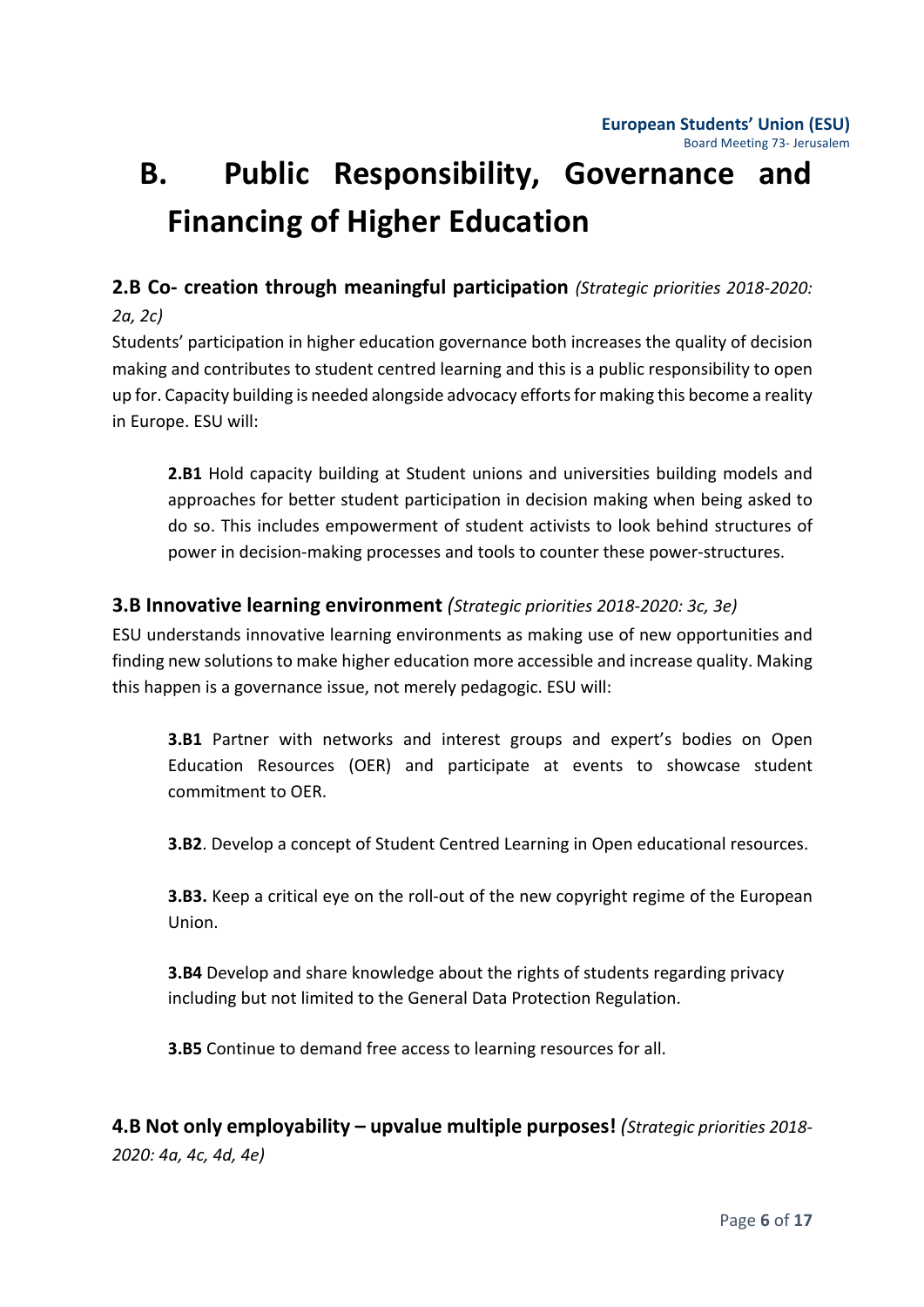Board Meeting 73- Jerusalem 

Education is a public good. This fundament must be promoted at all times, supported by fighting against commodification and underlining the utmost importance of education's multiple purposes. ESU also wants to clarify, how quality internships and other work based learning contribute to good learning, but can sometimes be misused. ESU will:

**4.B1** Start looking for partners and stakeholders to write on a students' checklist for quality learning at the workplace. Use the checklist as a basis for engaging in projects and with partners.

**4.B2** In collaboration with movements on countering false facts and new, build capacity on what students can do to become promoters of evidence based decision making.

**4.B3** Monitor commodification tendencies in the European Higher Education Area and addressing the effects commodification has on higher education at the ministerial conference in Paris and in the Bologna Follow up Group.

**4.B4** At all external events, actively and strategically push the importance of the multiple purposes of higher education.

## **5.B An inclusive European Students' Union: equity in participation and contribution** (Strategic priorities 2018-2020: 5a, 5c)

Student participation fosters good governance and leads to better decision making. To inspire and empower students to campaign for their rightful chair in the meeting rooms, ESU will:

**5.B1**. Make active use of ESU's communication platforms to showcase good involvement of students and teachers in decision making bodies of HEIs.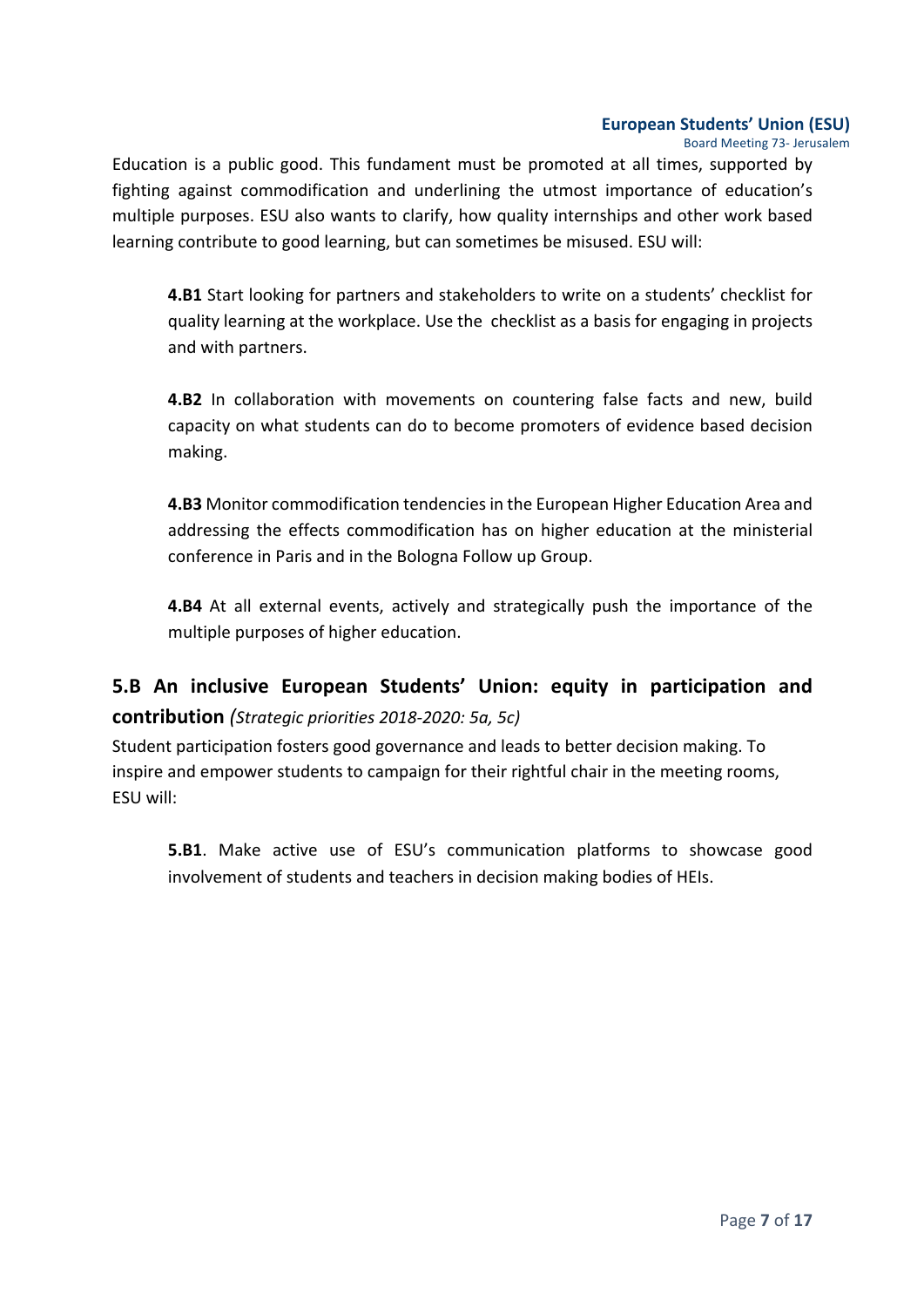## **C.Internationalisation and Mobility**

## **1.C Necessary reforms for increased access and inclusivity in Higher Education**

*(Strategic priorities 2018-2020 1a, 1b, 1c)*

Students around Europe are not given the same chance to study abroad. We need to promote accessibility and equity in mobility programs as well as the recognition of learning when returning to the home institution. ESU will:

**1.C1** Gather information on the current situation of recognition of formal and nonformal learning after mobility periods and exchanges and synthesising the information

**1.C2** Lobby for funding within Erasmus+ for facilitated participation in mobility for students with disabilities.

**1.C3** Through contacts gained through ESU's work with marginalized groups, along with ESU associate members, identify how to tackle obstacles faced marginalized groups in student mobility.

**1.C4** Include internships and work based learning credits in the future Erasmus+ mobility tool

## **3.C Innovative learning environment** *(Strategic priorities 2018-2020 3c, 3e)*

As digitalization is becoming a widespread phenomenon, ESU have a role in ensuring that the digitalization of higher education is aimed at improving the study experience in HEIs across Europe. In order to provide the best possible input into our lobby for this goal, ESU must first look toward establishing the necessary contacts and vocabulary, after which further development of digitalization as a tool for internationalization and mobility at home can take place. ESU will:

**3.C1** Map the discourse and relevant stakeholders related to digitalization as a tool for mobility and internationalisation.

## **4.C Not only employability – upvalue multiple purposes!** *(Strategic priorities 2018- 2020 4b, 4e)*

Voluntary service should also be taken into account. ESU will work into ensure the quality of the voluntary programs on Erasmus + and the European Solidarity Corps. ESU will: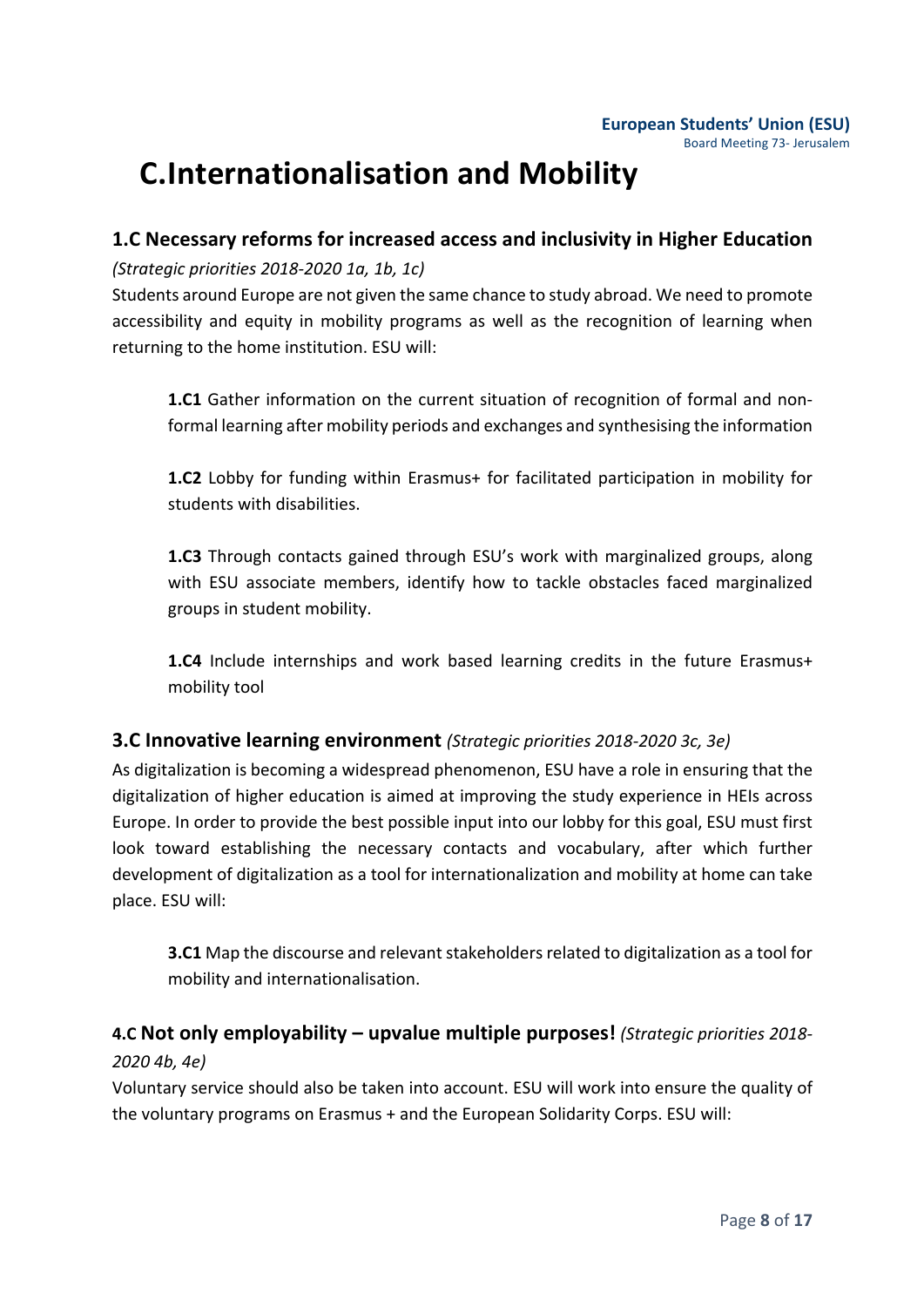Board Meeting 73- Jerusalem 

**4.C1** Follow developments within Erasmus+ and the work of the European Solidarity Corps, that promotes voluntary work.

## **5.C An inclusive European Students' Union: equity in participation and contribution** *(Strategic priorities 2018-2020 5c)*

ESU has increasingly become more engaged with the Sustainable development goals, and many of our unions are also involved in the implementation and the follow up of the SDGs. As the SDGs sets out international targets, but are mostly implemented nationally, unions should be enjoying the access and competencies ESU gains. ESU will:

**5.C1** Strengthen ESU and its members in their work with Sustainable Development Goals by creating an internal network.

**9.E4** Continue to engage in dialogue with student unions outside of Europe with the aim of staying informed of, and influencing relevant policies on a global level.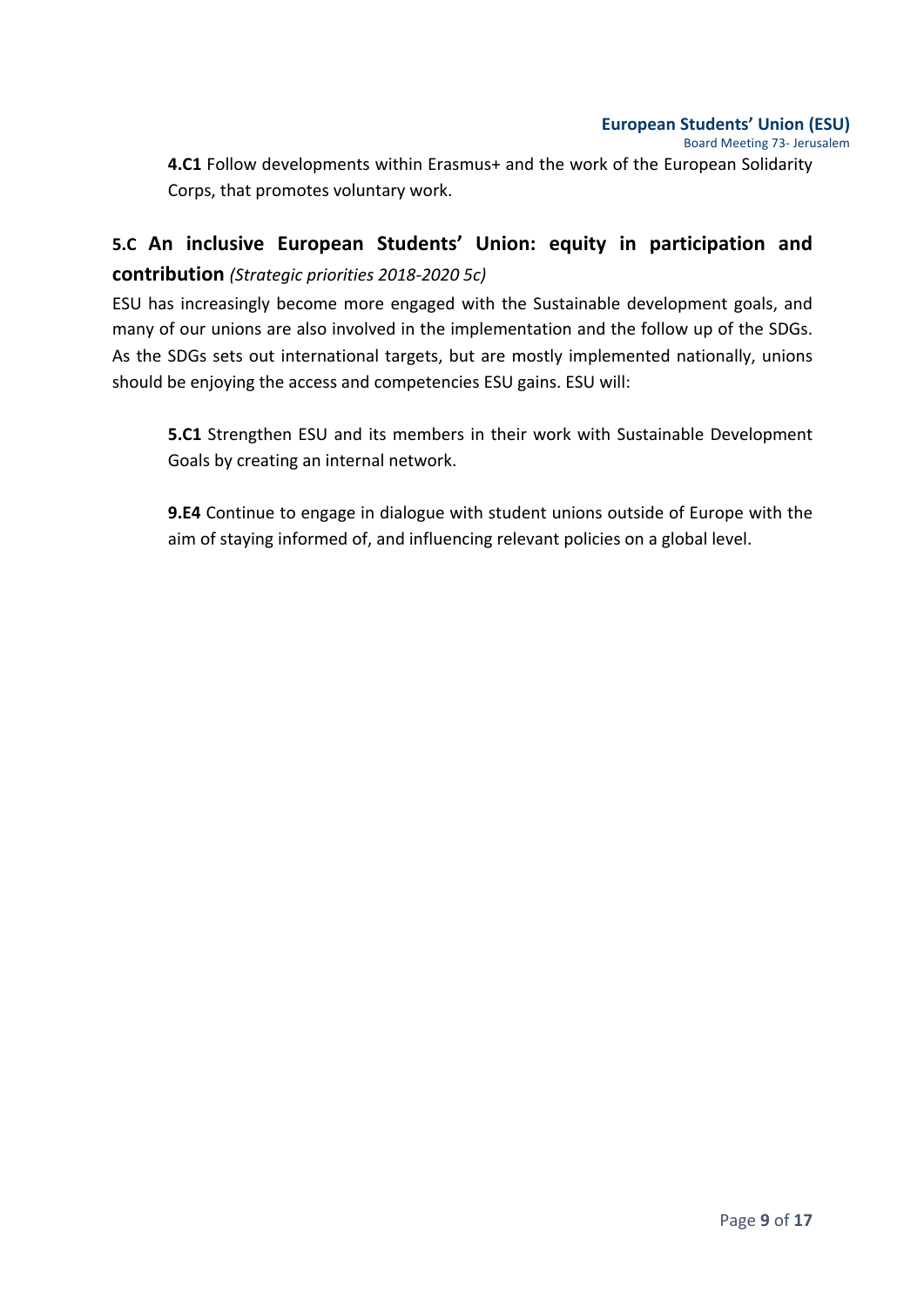## **D.** Quality of Higher Education

## **1.D Necessary reforms for increased access and inclusivity in Higher Education**

## (*Strategic priorities 2018-2020: 1a*)

Fair and transparent recognition of informal and non-formal learning facilitates access to higher education for a wide variety of underrepresented or vulnerable groups, especially those with prior experiences which can be used. ESU will:

**1.D1** Advocate for acknowledgement of recognition of informal and non-formal learning as a part of the educational process.

## **2.D Co-creation through meaningful participation** (*Strategic priorities 2018-2020: 2a, 2c*)

The need for students' engagement at all levels of higher education should be properly recognized and ESU can assist to this both through providing its' expertise as well as influencing external processes. Students' involvement in QA processes is an efficient way to get engaged at the program level, which at the same time provides an opportunity to influence higher level reforms. ESU will:

**2.D1** Provide expertise on implementing the student-run QA experts' pools.

**2.D2** Develop the capacities of students and NUSs for participation in higher education reforms through Peer Learning Activities and webinars.

**2.D3** Advocate for recognition of transparent procedures as one of the main purposes of quality assurance, by main stakeholders.

**2.D4** Contribute intensively on following-up the actions of EU Agenda for Higher Education in order to ensure results satisfying for students.

**3.D Innovative learning environment** (*Strategic priorities 2018-2020: 3a, 3b, 3c, 3d, 3e*) Student Centred Learning (SCL) needs to be a priority in innovation of education. The concept, developed by ESU, is formally recognised by HEIs and other stakeholders but we need to stress the importance of a full and proper implementation of SCL. Flexible study paths and recognition of Informal and non-formal learning should impact the implementation of SCL in a positive direction, while quality assurance processes need to be developed as transparent and fit-for-purpose in the area of SCL. ESU will: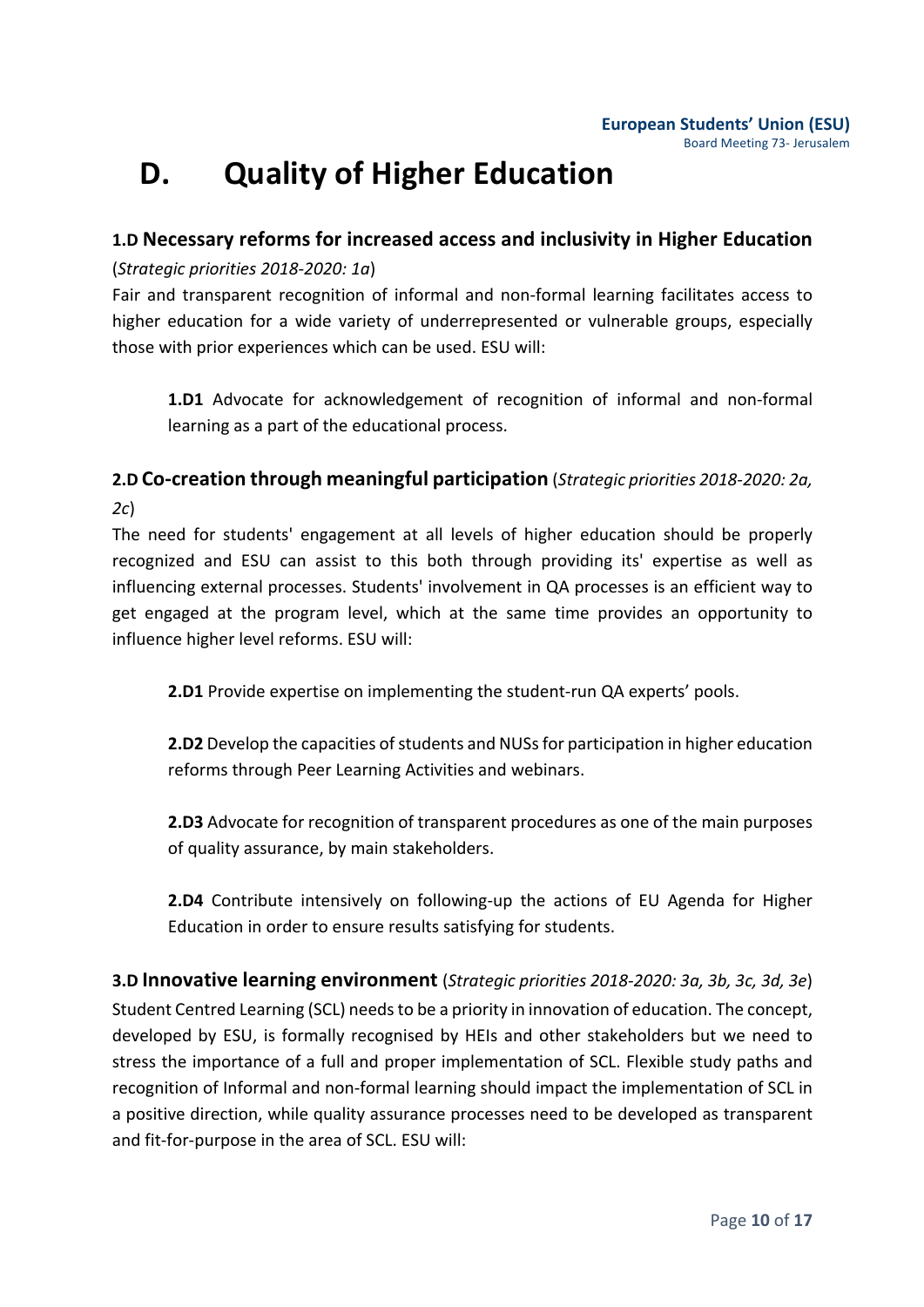Board Meeting 73- Jerusalem 

**3.D1** Advocate on ESUs partner stakeholders for making recognition of informal and non-formal learning in education, including students' extra curriculum activities one of their priorities.

**3.D2** Develop guidelines on learning outcomes in non-formal and informal learning.

**3.D3** Support the shift towards prioritising the quality of learning and teaching rather than procedures, by advocating for competencies based quality assessment including language, pedagogical and didactical competes, and constant personal development of teachers.

**3.D4** Integrate the peer assessment based on the SCL concept to the procedures of the QA pool.

**3.D5** Develop a proposal of indicators for analysis of the prerequisites and conditions for the implementation of SCL, which can to be used in the Monitoring of Bologna.

**3.D6** Map the possibility to establish a Bologna Advisory Group on implementation of SCL.

**3.D7** Develop means of useful application of EQAR's database for students.

**3.D8** Map the discourse and stakeholders for acknowledgment of OER as an important support for learning process.

**4.D Not only employability – upvalue multiple purposes!** (*Strategic priorities 2018-2020: 4d*). Combatting the increased power of Rankings in the development of HE policy we need to stress the multiple purposes of HE and show that the rankings do not accurately represent quality ESU will:

**4.D1** Counter the perception of rankings as a valid demonstration of quality in HE.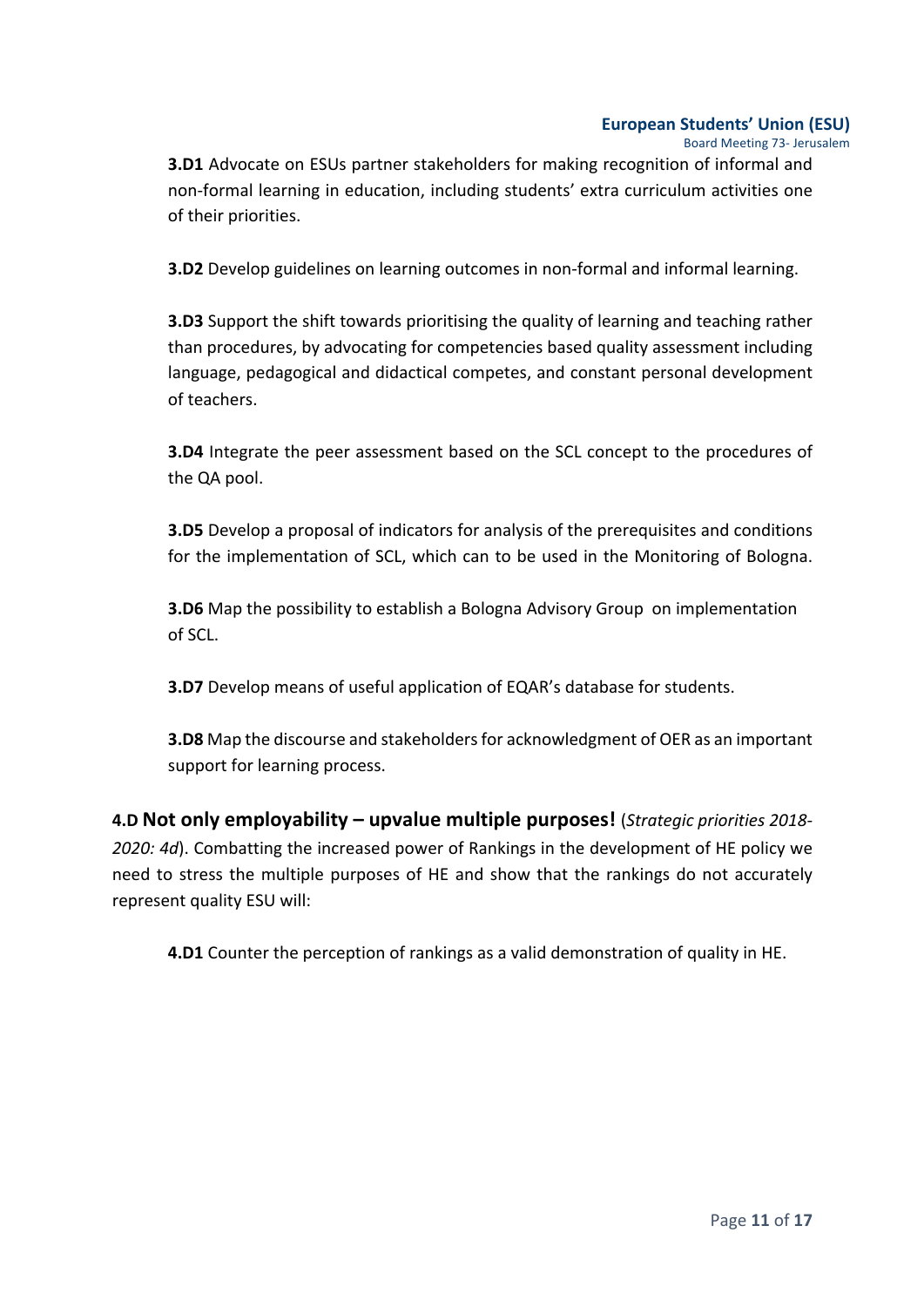# **E.Organisational Development and Capacity Building**

## **5.E** An inclusive European Students' Union: equity in participation and

## **contribution** *(Strategic Priorities 2018-2020, 5)*

In order to make ESU more inclusive as the strategic priority states, some steps will need to be taken year, by year. As for the first year, ESU will:

**5.E1** Hold open organising sessions hosted by NUSs and use ESU information channels to actively promote good examples of NUS work and achievements.

**5.E2** Together with the hosts of ESU internal events, whenever possible make arrangements for recording sessions held at ESU events, when permitted by the contributor(s).

**5.E3** Develop a sustainable platform for sharing information between face to face meetings of the organisation, to be used for inter-NUS collaboration and ESU interaction with the membership.

**5.E4** Focus on project applications that will enable financial cover for ESU events, so that the events are more accessible to all NUS's.

**5.E5** Create a portfolio of graphic and simplified overviews of ESU's policies and concepts.

**5.E6** Re-view ESUs financial solidarity structures.

**5.E7** Introduce online reporting tools for harassment cases in all ESU events

**5.E8** Starting a discussion on ESU's election system with the objective of making it more transparent and encouraging. This includes finding a non binary gender quota system that is more inclusive.

## **8.E Membership**

Following the successful adoption of ESU's Membership Strategy at BM72, the implementation of this strategy includes the following specific tasks in relation to the assessment of Members against the membership criteria.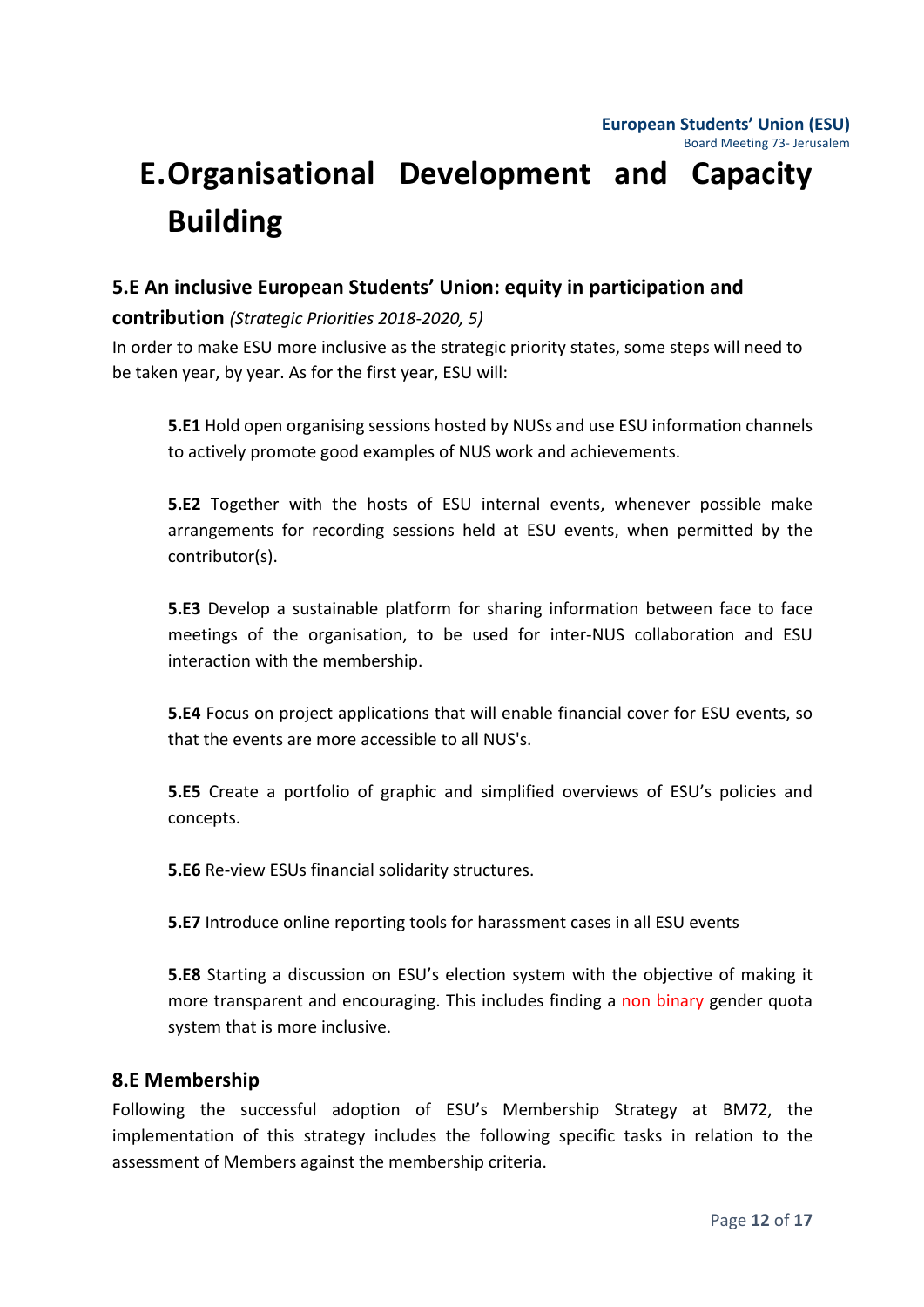**8.E1** The 5-year cycle of reassessment will be begun following BM73, with the first batch of unions reporting in time for BM74 and BM75.

**8.E2** The Membership Coordinator will continue to lead on creating practical arrangements for the Reassessments (including order of reassessments, deadlines, and guidelines for the relevant documents) with the agreement of the EC.

**8.E3** Produce a Study Visit Handbook, outlining guidelines and good practice for conducting Study Visits of NUSs, which will be presented to the Board at BM74.

## **9.E** Internal strategies and structures

Internal strategies and structures shall be put in place in order to assure the smooth internal proceedings between Presidency, EC members, Coordinators and staff.

**9.E1** Produce and publish a "Bologna with Student Eyes 2018".

**9.E2** Clear ESU stance on the Fundamental values of the Bologna process.

**9.E3** Develop a set of Bologna policy aims towards the ministerial meeting in Rome, to be presented at the Board Meeting 75 in Montenegro.

**9.E5** Work to facilitate information sharing and coordinate advocacy work related to BFUG meetings and in general on EHEA/BFUG topics. This includes supporting unions to be involved in the national agenda setting.

**9.E6** Support member NUSs in their engagement in EU educational policies by cyclic information about development of ESU policies, involving in the consultations and put them in contact with EU institutions when interested.

**9.E7** Prioritise the aims lined out in the financial strategy, such as neat financial management and decreasing debts towards ESU.

### **10.E Capacity building**

Capacity Building for member NUSs is a core component of the Membership Strategy adopted at BM72, and a key role that ESU plays in strengthening the student movement.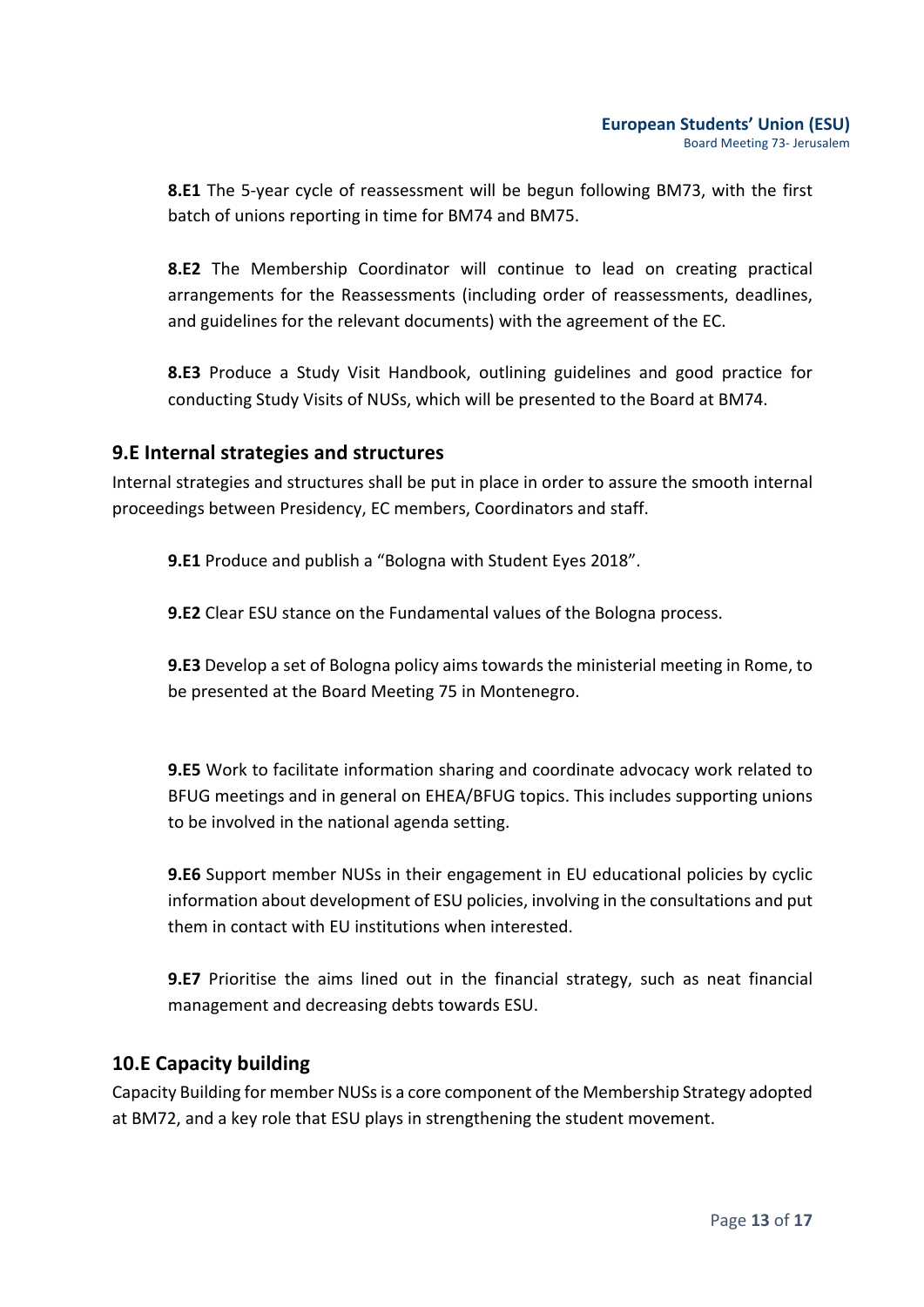Board Meeting 73- Jerusalem 

**10.E1** Pool of Trainers: ESU will continue to seek opportunities for externally funded projects to support the activity of the Pool of Trainers.

**10.E2** The Membership Coordinator will also work with the trainers to identify their areas of expertise in relation to aspects of ESU's Criteria for Membership, and include this in all promotion of the trainers' pool.

**10.E3** The Pool of Trainers will additionally be promoted through the Reassessment of Members process and the regular Membership and Capacity Building Sessions.

**10.E4** The Membership Coordinator will lead on developing a Competencies Framework based on the organisational competencies indicated by ESU's Criteria for Membership. This framework will be filled in detail with information from the Self Assessments which NUSs submit as part of their report when undergoing reassessment.

**10.E5** ESU will hold regular Membership and Capacity Building Sessions at ESCs and BM Seminars to include the Board in implementing the above practices.

## **11E. Working conditions**

Our organization should take a hard look at how we treat our own people. And provide more insights on the functioning of the Hacks team and staff. Working conditions and renumeration are not what they should be and should be evaluated, considering the workload.

**11.E1.** A task force will be formed of no more than five people to evaluate all remuneration, benefits and work load distribution of the presidency, the EC and the coordinators. They will write a report including, but not limited to the following aspects:

- Fairness
- Living and working conditions
- Compatibility with ESU values
- Task distribution
- Workload
- Offering health insurance, other benefits and contributions

The people on the taskforce are trusted people and are not allowed to call out names and share personal information they have gathered to member of the Hacksteam or Board, to ensure total confidentiality. Members of the task force can of course share information between them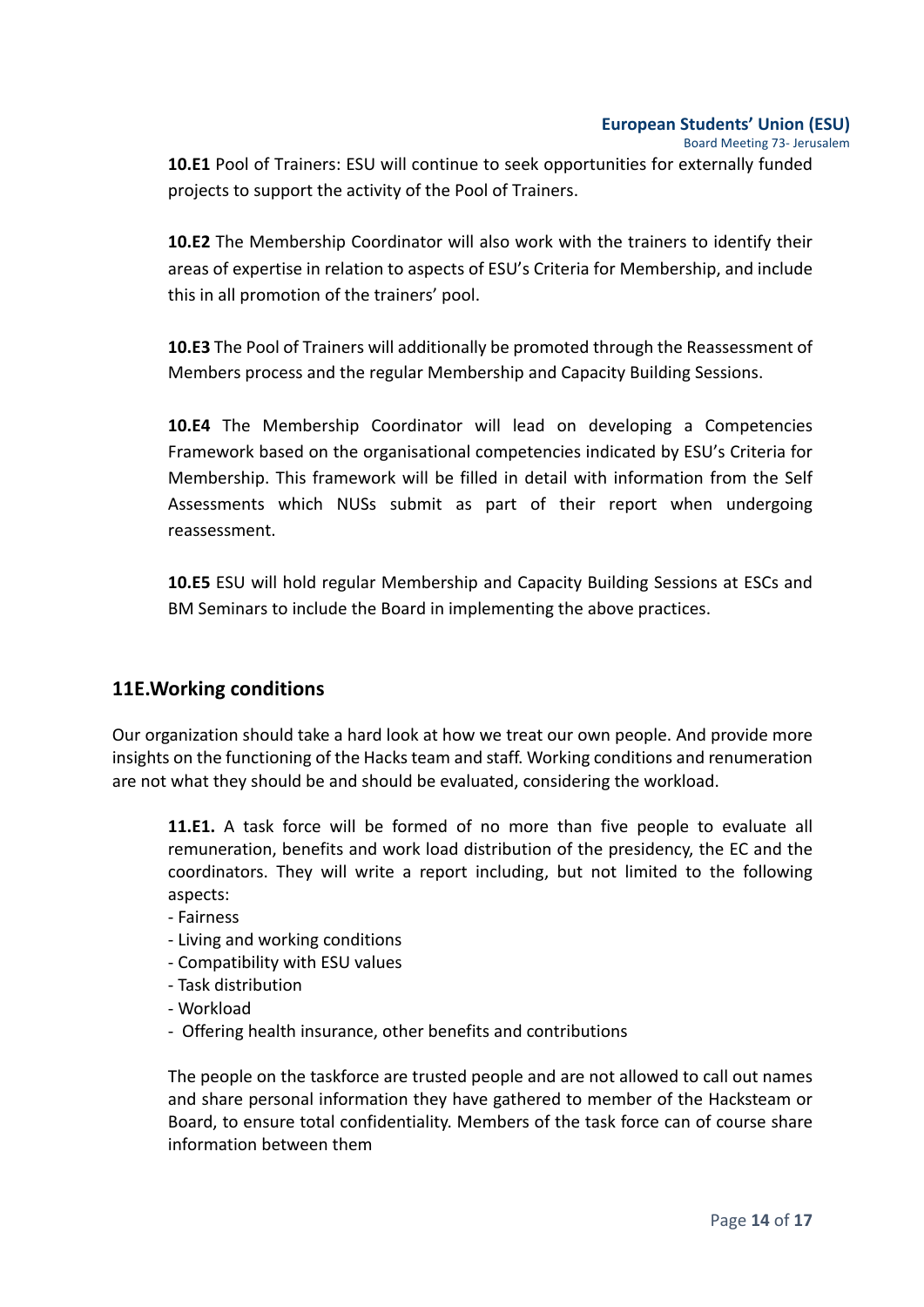Board Meeting 73- Jerusalem The taskforce will deliver the report suggesting concrete measures to the board by BM 75 and consult the board on ESC 36.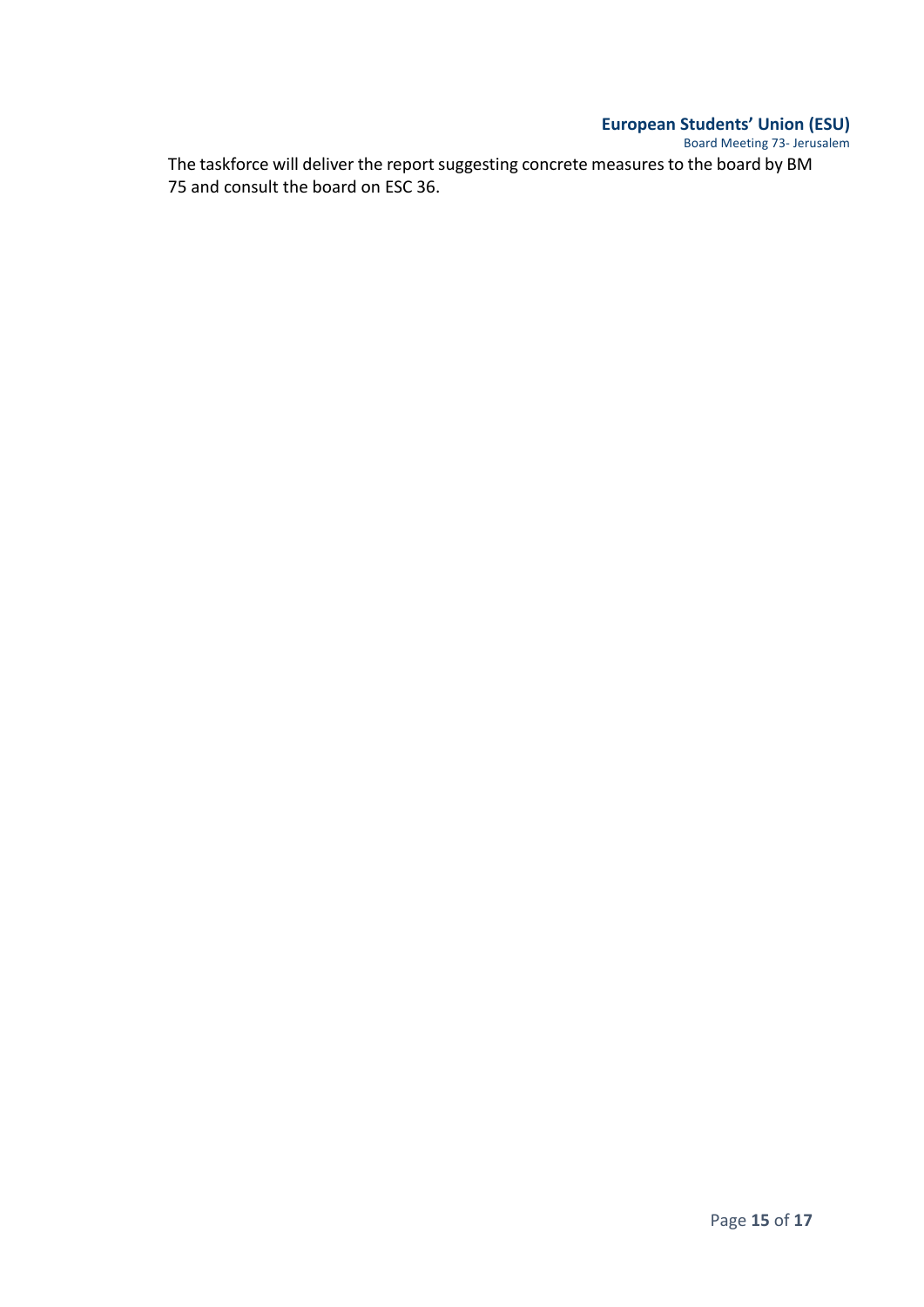#### **European Students' Union (ESU)** Board Meeting 73- Jerusalem

## **Annex: ESU's current projects**

## 1) **Abbreviation:** EFFECT

**Name:** European Forum for Enhanced Collaboration in Teaching **Year in the cycle: Main actions:** Feasibility study on European Academy for Learning and Teaching, writing European Principles of Enhancement of Learning and Teaching

### 2) **Abbreviation:** EQUIP

**Name:** Enhancing Quality through Innovative Policy & Practice Year in the cycle: 3rd final **Main actions: -**Contributing to the Policy impact study Disseminating the outcomes

## 3) **Abbreviation:** DEQAR

**Name:** Database of External Quality Assurance Results **Year in the cycle:** 1st ( Launching on November 2017) **Main actions:** Involved in ensuring relevance of the database and links with the end users (students' perspective) 

### 4) **Abbreviation:** LIREQA

**Name:** Linking Academic Recognition and Quality Assurance Year in the cycle: 2nd **Main actions:** Advisory group member

5) **Abbreviation:** TeachEX **Name:** Teaching Excellence in Israel **Year in the cycle: 2nd Main actions:** Advisory group member

## 6) **Abbreviation:** EXTRAsup Name: Reconnaissance et garantie de la qualité des acquis et des compétences extracurriculaires des étudiants Year in the cycle: 2nd